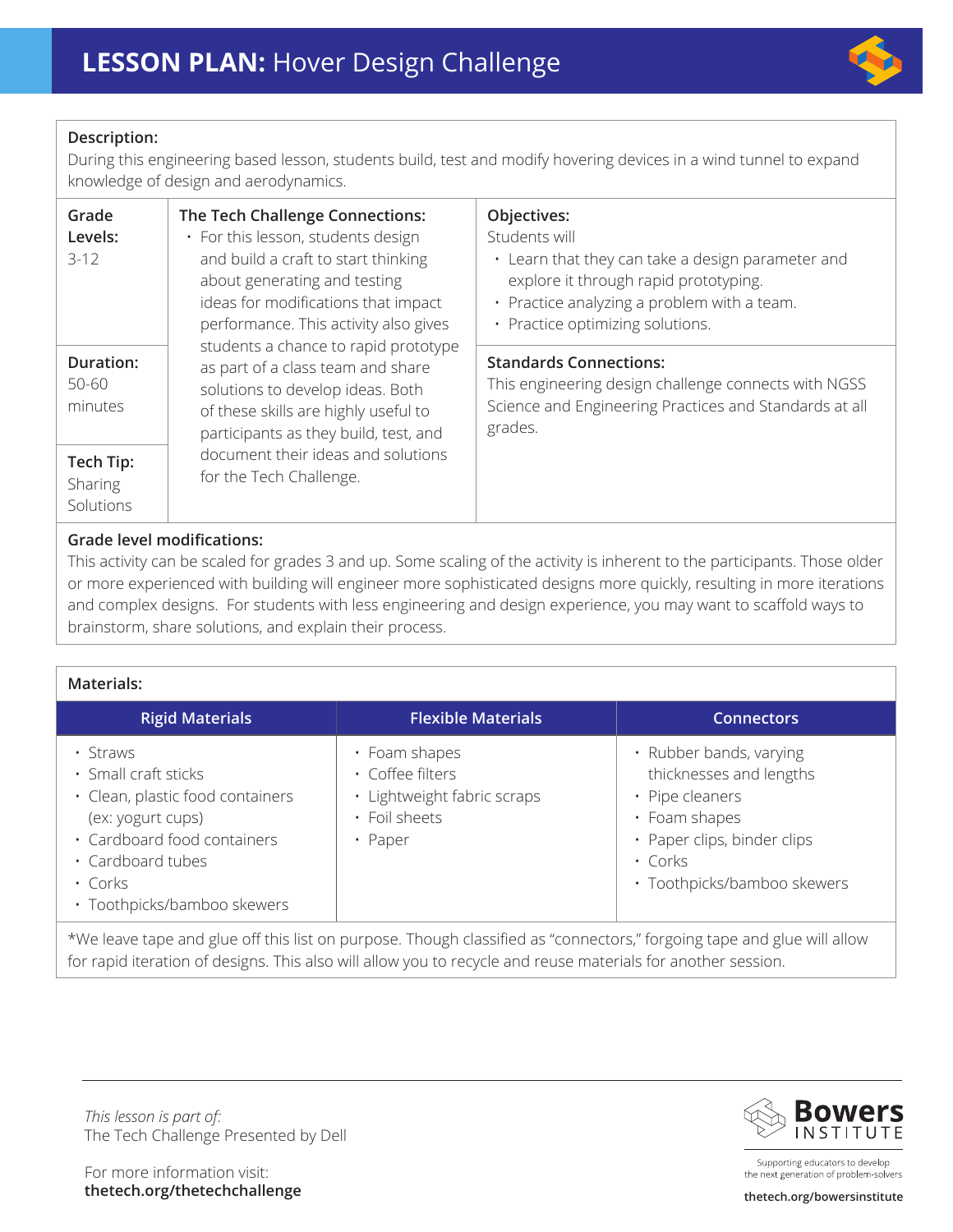

## **Test Rig (Wind Tube)**

- Small fan (able to tilt and point vertically)
- 4ft x 4ft sheet of acetate plastic
- Three embroidery hoops (matching diameter of your fan)
- Three wooden spacers 2in x 2in x 6in
- Three large binder clips
- Three 7in cable ties
- Masking tape/painters tape
- Scissors
- Hand drill
- Saw
- (Optional) Build a honeycomb of straws to reduce turbulence (diffuser)

### **Prep:**

- Collect materials.
- Build test rig (wind tube). [https://www.exploratorium.edu/pie/downloads/Wind\\_Tubes.pdf](https://www.exploratorium.edu/pie/downloads/Wind_Tubes.pdf)
- Mark a "target zone" with masking/painters tape by placing two pieces of tape around the tube, 12 inches apart, starting one-third of the way up the tube from the fan.
- Set up a materials area and team spaces to build.
- Set up a testing zone. Set up wind tube. Delineate a "testing zone" with tape on the floor (2-3 feet in diameter around the wind tube.) Teams should test one by one.

### **Lesson:**

- 1. Introduce the hovercraft and Design Challenge (3 minutes).
	- a. Discuss what makes a hovercraft an interesting form of transportation.
		- *i. Who has seen/been on a hovercraft before? Can you describe it (that experience)?*
		- *ii. Does anyone have an idea how they work?*
		- *iii. Why would having a vehicle that hovers be useful?* (Answers include: terrain is unknown, the land cannot be damaged, it's neat.)
	- *b. We will be doing two design challenges. In our first Design Challenge, we will explore air currents and how our devices interact with those currents.*
- 2. Introduce first Design Challenge (15-20 minutes).

### Design Challenge 1:

Build a device that will float up and out of the wind tube on the air currents generated by the fan.

#### Criteria:

• Device must fit into the wind tunnel (opening and tube)

### Constraints:

- Budget: Materials ONLY provided by facilitator
- Schedule: Build time (10-15 minutes)

Divide the group into teams of 2 to 4 and have them start. Remind students to test devices and materials early and often during the build time!